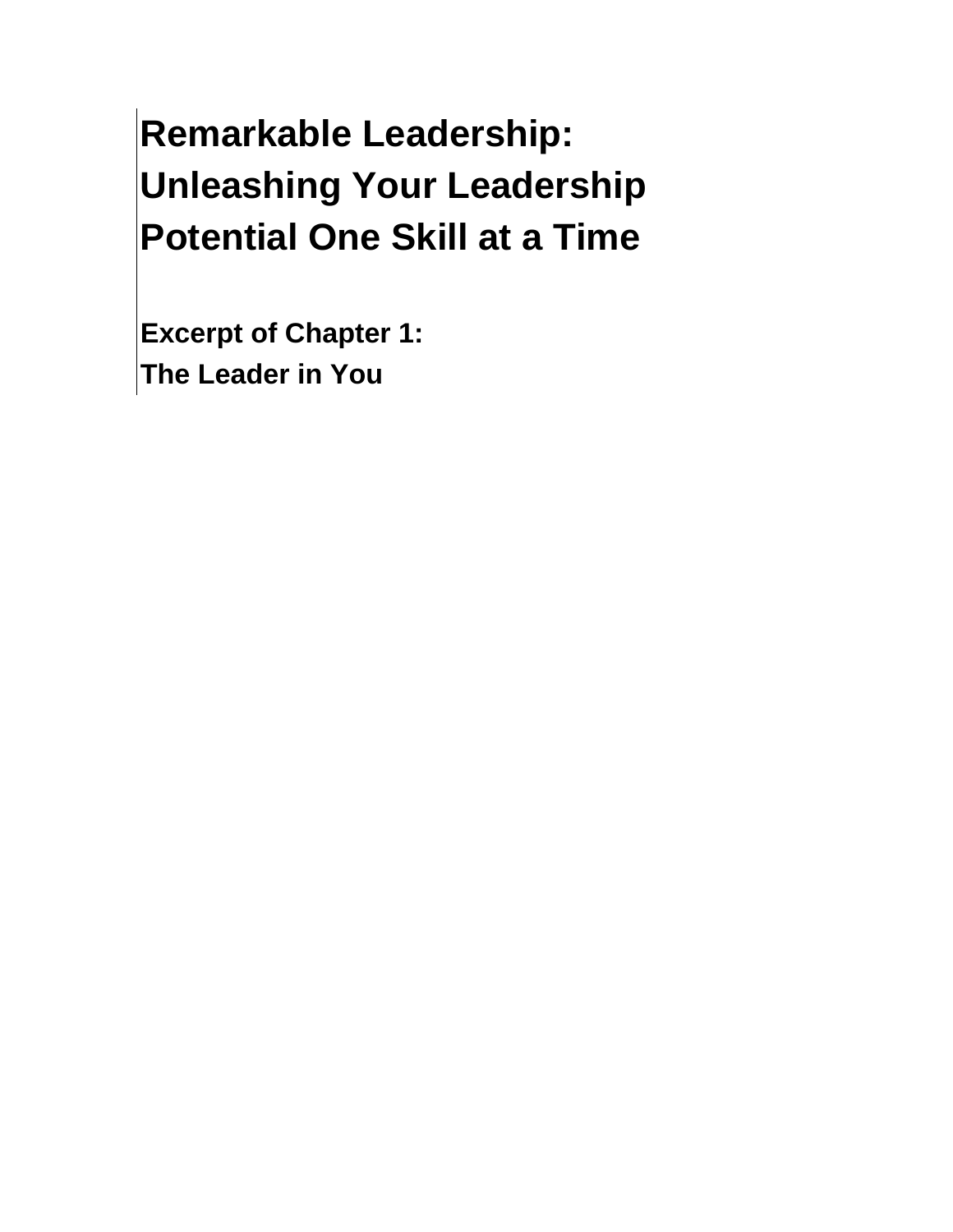#### **My Goal**

This book is designed to help you identify the parts of your personal leadership package working in your favor and help you develop those parts, and any others you wish to work on, to become the leader you are capable of becoming. In other words, my goal is to help you become a remarkable leader by unleashing the leadership potential that is already within you.

A secondary goal of this book, which may not be quite as obvious, is to help you develop leaders around you. Remarkable leaders are those who lead and develop others, and this book will help you do that as well.

# My Philosophy

When I read a book, I always appreciate knowing the author's perspective and philosophy. Once I learn an author's underlying beliefs, I am in a better position to learn from him or her. I've actually already shared part of that philosophy, but here is some more context.

#### Our Potential Is Vast

Think about the last time you were in a room of people where a baby was present. Where was most of the focus in the room? On the baby, of course! We all are drawn to babies, like metal to a magnet. We all sense that there is something magical about their presence. However, on a purely logical level, this doesn't make much sense.

Babies cry. Babies smell (really bad) sometimes. Babies are high maintenance. And they aren't attractive by the standards we use to determine physical attractiveness in adults. Yet we are still drawn to them. We want to look at them (or their pictures in their absence). We want to hold them, smile at them, and talk to them in strange voices. Why is this true? Because deep down we know that every baby we hold, every baby we look at, every baby we hear has the chance to be anyone and anything. That baby could be a president of the United States, a Nobel Prize–winning sci-entist, a best-selling author, a preacher, a teacher, a star athlete—anyone. We know that a baby's potential is limitless.

Because you were once a baby too, that same limitless potential that we know resides in babies still resides in us. Our potential is vast: we are capable of far more than we can ever imagine. This potential exists in all parts of our life, including our potential to be a truly remarkable leader.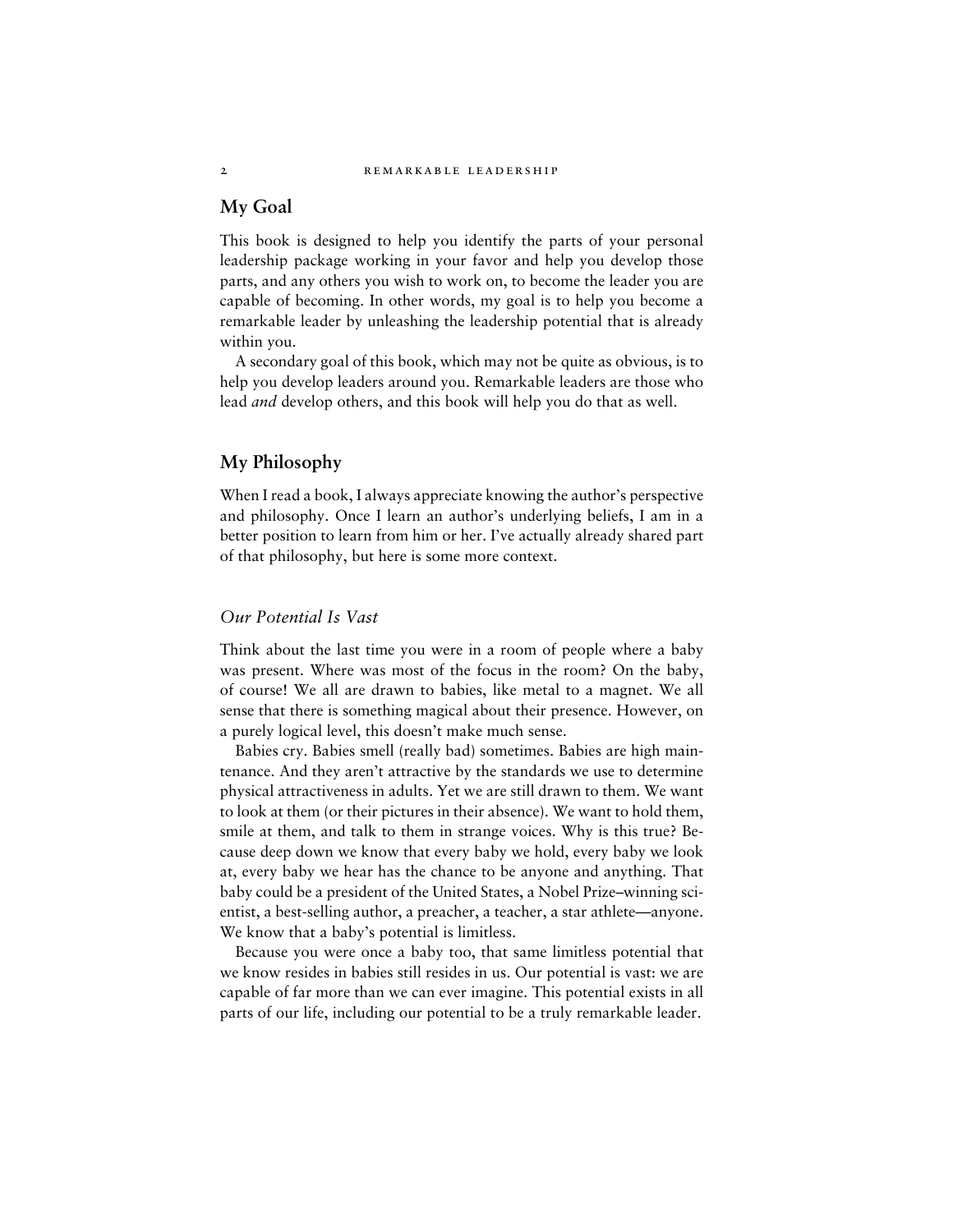## We Can Choose

One of the most valuable abilities we all have—something that distinguishes humans from other animals—is the ability to choose. We make choices all day, every day. Many are subconscious and taken for granted, but we can choose how to respond to a situation, what to say, and how to view something. We also have the power to make a choice to learn and grow, or to stay and stagnate.

This book is about helping you use your power of choice wisely to help you become a remarkable leader.

# Opportunities Abound

Chances are you are reading this book because you want to become a more effective leader in one part of your life: at work, in your church, in a volunteer organization, or in some other role. Having a focus is a perfect way to approach this book, but you shouldn't limit your view.

The skills of a leader are transferable across all the roles you play in all parts of your life. So while you may read this book through the lenses of your leadership role at work, recognize that you can practice and use those skills in your community, in your church, with your neighbors, and even at home.

#### We Shouldn't Settle

If you believe, even if only intellectually at this point, that your potential is huge, then it should be easy to see why you shouldn't settle for less than your best. You didn't decide to read this book because you thought you could be a slightly-better-than-mediocre leader. You didn't decide to learn more about leadership skills so you could get by. Deep down you know you can be remarkable. You shouldn't settle for anything less than your best self, reaching ever closer to your potential—whether as a leader or in any other part of your life.

This isn't the time or the place for compromise. Now is the time to take action to become what you are capable of being. This book is about helping you move up your ladder of success, increasing your confidence and competence as a leader—to become remarkable.

# What Are the Skills?

Before you read any further, get a mental picture of a person you consider a remarkable leader: a person who personifies leadership to you. This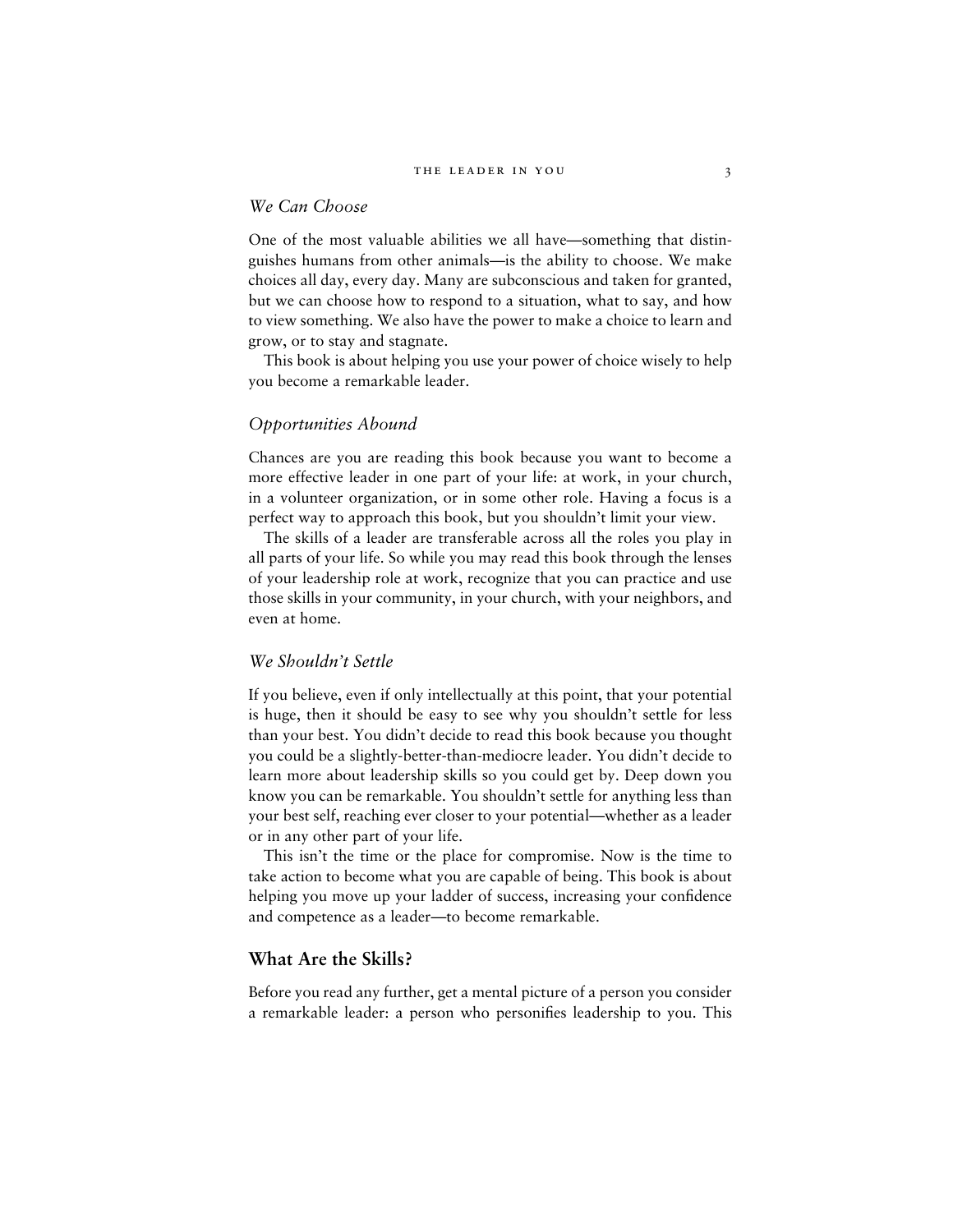#### 4 REMARKABLE LEADERSHIP

person can be living or dead, someone you know well or have worked with or someone you have only read about or observed from afar. Once you have that person in your mind, write his or her name below.

My remarkable role model leader:

Now write down five skills, attributes, behaviors, or habits that make this person a model of leadership for you:

1 . 2 .

- 3 .
- 4 .
- $5.$

We all have a picture in our mind's eye of what a great leader looks like or of how a great leader behaves. You've just now identified part of your personal picture.

Organizations build these pictures too. They are reinforced through culture and often codified by a list of leadership competencies or leadership behaviors used to describe the traits they value and use to evaluate potential leaders within the organization. Each organization has a different list of competencies. The lists I've seen range from five to twenty-three competencies. In the end, although those skills may be stated somewhat differently, there are some core skills or competencies that usually are included. This book focuses on thirteen of those core competencies:

- ❍ Remarkable leaders learn continually.
- ❍ Remarkable leaders champion change.
- ❍ Remarkable leaders communicate powerfully.
- ❍ Remarkable leaders build relationships.
- ❍ Remarkable leaders develop others.
- ❍ Remarkable leaders focus on customers.
- ❍ Remarkable leaders influence with impact.
- ❍ Remarkable leaders think and act innovatively.
- ❍ Remarkable leaders value collaboration and teamwork.
- ❍ Remarkable leaders solve problems and make decisions.